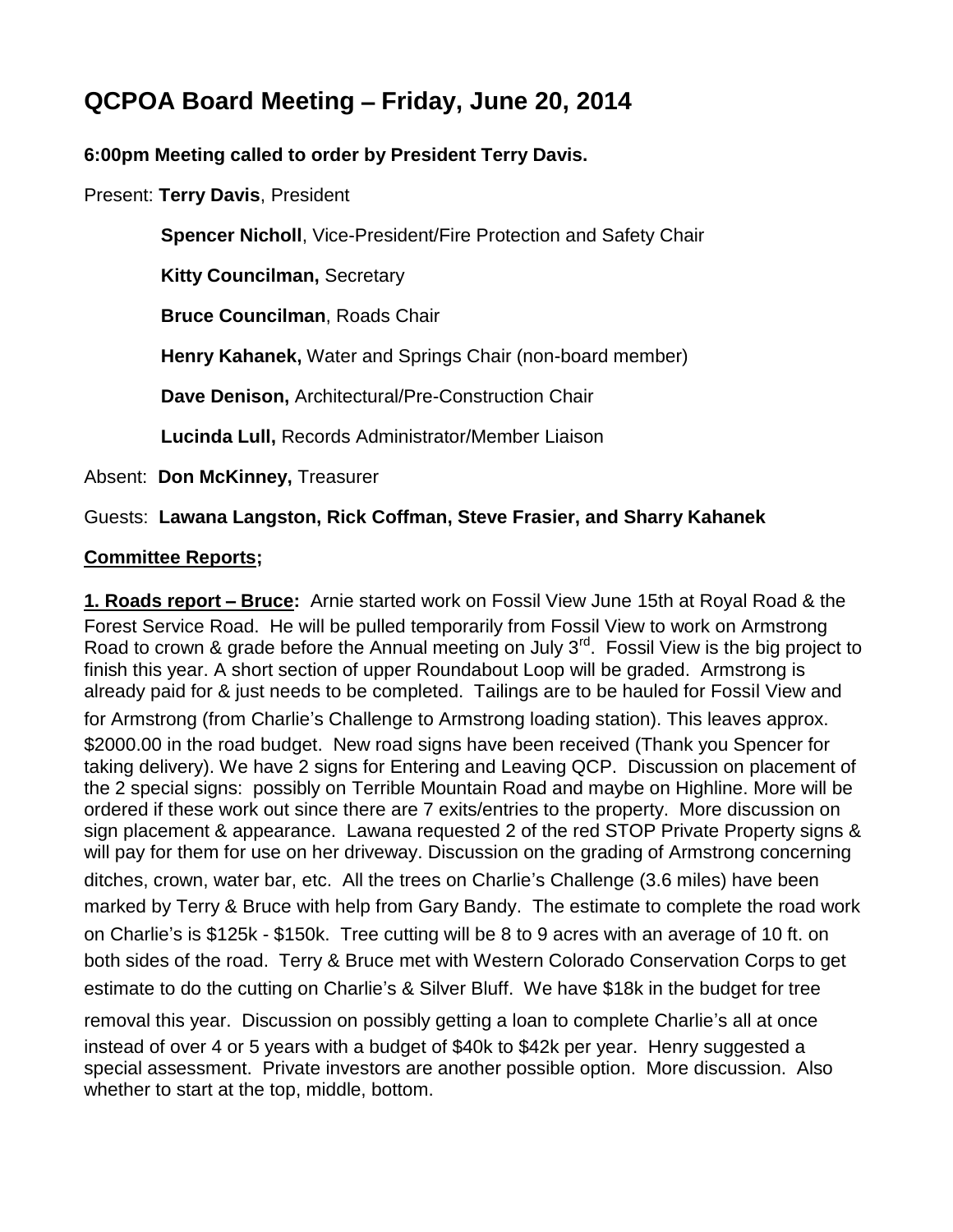**Motion by Terry for Bruce to ask for bids/prices to complete Charlie**'**s Challenge as a 1 year project & a 5 year project. Seconded by Lucinda & Spencer. All in favor - Motion passed.**

**2. Springs Update** – **Henry:** Started 3rd week of May. **Armstrong** – Green slim at first with first and second samples having bacteria. Sample from the small faucet passed. Loosened pipes & cleaned. Fill hose seems to be the place where the algae are coming from. Replaced with fire hose. Water retested & passed. **Gilmore** – Drain line on tank broke and is not supposed to drip and may need new fittings. Water test passed on the first try. Fill station small hose connection leaks & may need replacement. **Western Star** – The tank is not sealed which allows smaller spring to infiltrate. Work needs to be done on the tank and shouldn't cost

more than \$200 but it's not in this year's budget. Work to be done approved by Terry. Discussion if an uphill septic tank will be/is a factor. The tank distance was approved by the County – shouldn't be an issue. **Pitkin View** – Has algae in the tank. Water tested fine and the tank will be replaced this year. Holders and Ives will be notified prior to work being done.

**CP3** – Good flow. Last year's work may have fixed the problem. The spring box appears to be working. The pond may need to be filled in. The valve at the bottom of the tank is broken. Water tested fine. The spring box at **Roundabout Loop** is not adequate & should be moved then developed for use. Water is currently not potable. Discussion concerning owners not wanting additional spring construction**. Work to be done on springs in 2014: CP3 and** 

**Pitkin View** – Tanks will be replaced. Six to eight weeks to get new tanks. We would need to pick up in Canyon City. Price \$977 + \$45 freight for a black 1500 gal tank. Price is not known at this time if ordered out of Grand Junction. Will wait to replace CP3 collection box until later and wait on work to be done on Western Star. All collection systems on all the springs will need to be redone in the future. Henry will ask for help when he needs it. Currently, Scott Linenbroker has been helping Henry as a volunteer. Thank you, Scott!

**3. Architectural report/10X12**'**s** – **Dave:** Has sent letters of approval for the county to people starting new projects. Checks with the President concerning required road fees and the Roads Chair on the need for culverts. Will make and keep a current list of work being done and any fees collected. Terry will email the up-to-date information that he has to Dave. Discussion on fees/permits for 10X12 structures and whether the Board has or should have a policy to report these structures to the County and go after the owners for impact fees, culverts, etc. If we have a policy, we need follow up in definite time period. The Architectural Chair will check out anything of concern. Board will email any questions/answers to any concerns.

**Motion by Kitty for Dave to research any new/recent structures, going forward, and report any that are in violation of QCPOA Policies or Covenants to the County. Seconded by Spencer. All Approved** – **Motion passed.**

**4. Treasurer**'**s report** – **Terry:** (handout showing Pond Reserve total \$41,883.15 as of 06/19/14. All CDs are at GB&T and are laddered over a 3 year period maturing in June). We're over-budget for postage due to the last Quartzite mailing. Nancy has been paying and not charging QCPOA so going forward she will be reimbursed, as long as she agrees.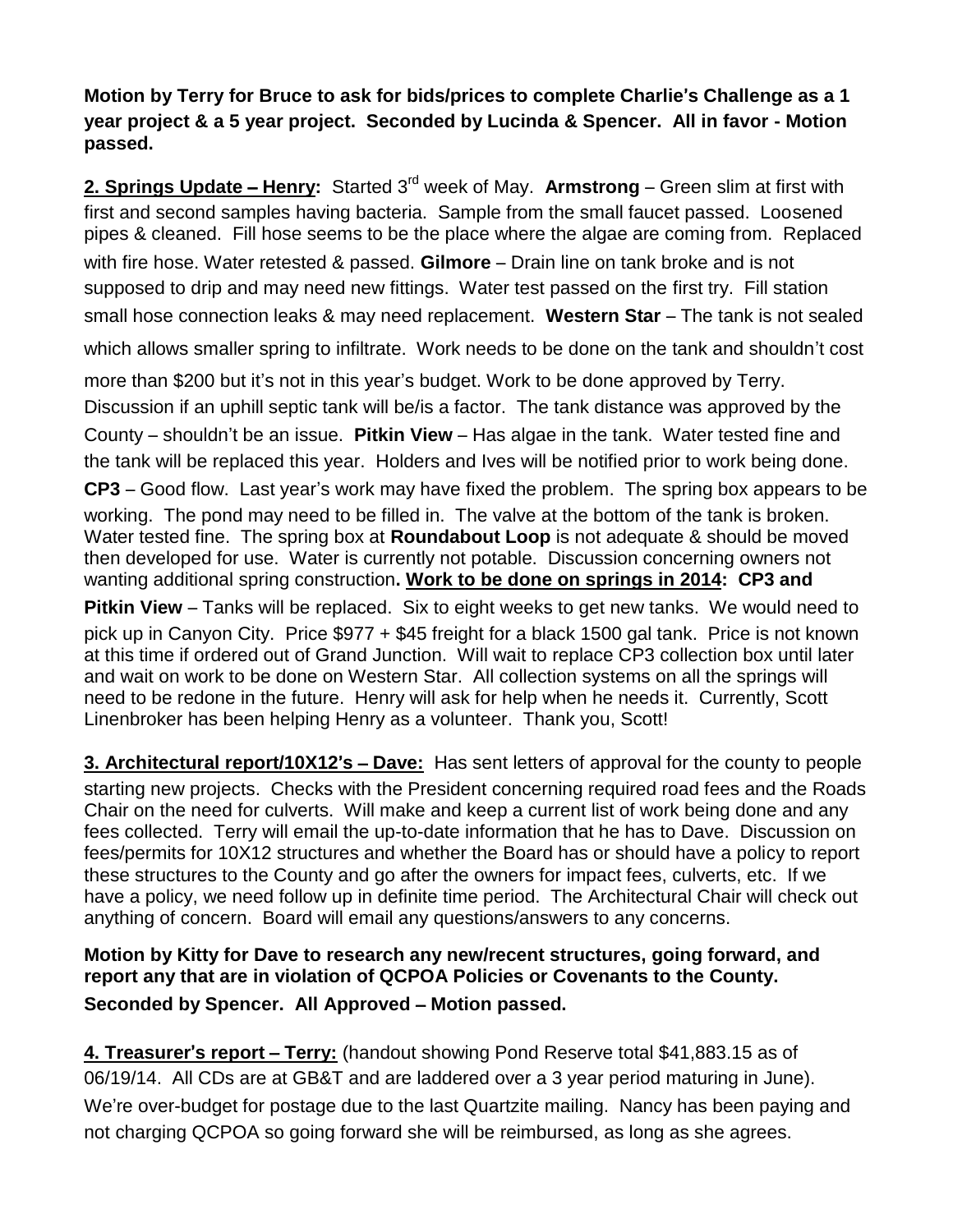Approval received to pay gas stipend of \$50 per month (4 summer months) to the President, Roads Chair, and Water/Springs Chair. Kitty will email Jo to issue checks to Terry, Bruce, & Henry for June.

**5. Dumpsters** – **Alternatives-Ken/Rick:** Rick Coffman is helping Ken with the dumpsters. Golden Eagle changed the locks/combos and the size of the dumpsters without our input. We can't use our locks and the current combo is the last 4 digits of their phone number. Discussion on if the dumpsters are worth it and any options. Rick will look into other trash companies and their services/prices to Pitkin.

**6. Fish** – Terry reported that 365 lbs. & approx. 400 to 425 fish were delivered to the pond. The cost was \$1600 including a \$100 delivery fee. The cost was covered by the donations received last summer from QCP Owners. Thank you!

**7. Cattle report – Terry:** No Gold Creek cattle will be here this summer. That doesn't mean we won't see any. If any cattle are seen, call our Cattle Chair, Bruce Rea (303) 941-2858.

**8. Tax ID#/Fed tax return** – **Terry:** QCPOA's tax id is invalid and a new one was issued. Our 2013 Fed. Income and Colorado Income forms will be done by an accountant. Past years will be dealt with if requested by the IRS to bring us up-to-date. Going forward our bookkeeper, Jo Darcy, will do them.

**9. Fossil View thinning project:** Terry reported that the tree crew finished the Fossil View tree project on time & on budget! Cost \$25,000 (QCPOA \$6,250 paid at start. Balance due \$18,750) QCPOA will be reimbursed in 2 weeks from WRWC (West Region Wildfire Council).

## **Motion by Kitty to have Jo issue a check for \$18,750 to Western Colorado Conservation Corps. Seconded by Spencer. All approved** – **Motion passed.**

**10. CWPP residential owner meeting/Gunnison Times:** (handouts – newspaper article on

QCPOA & letter from WRWC). A WRWC grant of \$11,000 will pay for "a comprehensive

assessment of our subdivision's specific vulnerabilities & a recommendation of actions to

mitigate those risks". QCPOA and WRWC will host a public meeting July 3<sup>rd</sup> at 3:00 pm immediately following our Annual meeting. To sign up for an assessment: call or email Ben Brack (719-588-9888 or [wrwc.brack@gmail.com\)](mailto:wrwc.brack@gmail.com). Lilia Falk, the current director of WRWC will be leaving for Alaska.

11. ATV Trail update/Town Council Mtg. July 8 - Terry/Rick: (information handout) Thanks to Rick for getting us started with this ATV trail! Gunnison County will build a trail for us from QCP to the city limit at no charge to us. It will cross a short piece of the cemetery property and the Cemetery Board voted "No" to the trail unless the county paves State Street which is not a

county road. The town council has the authority to overrule the Cemetery Board's vote and either approve or deny the granting of the easement needed to build the OHV/ATV trail. Owners should attend the Pitkin Town Meeting on July 8<sup>th</sup> at 7 pm at the Town Hall to show